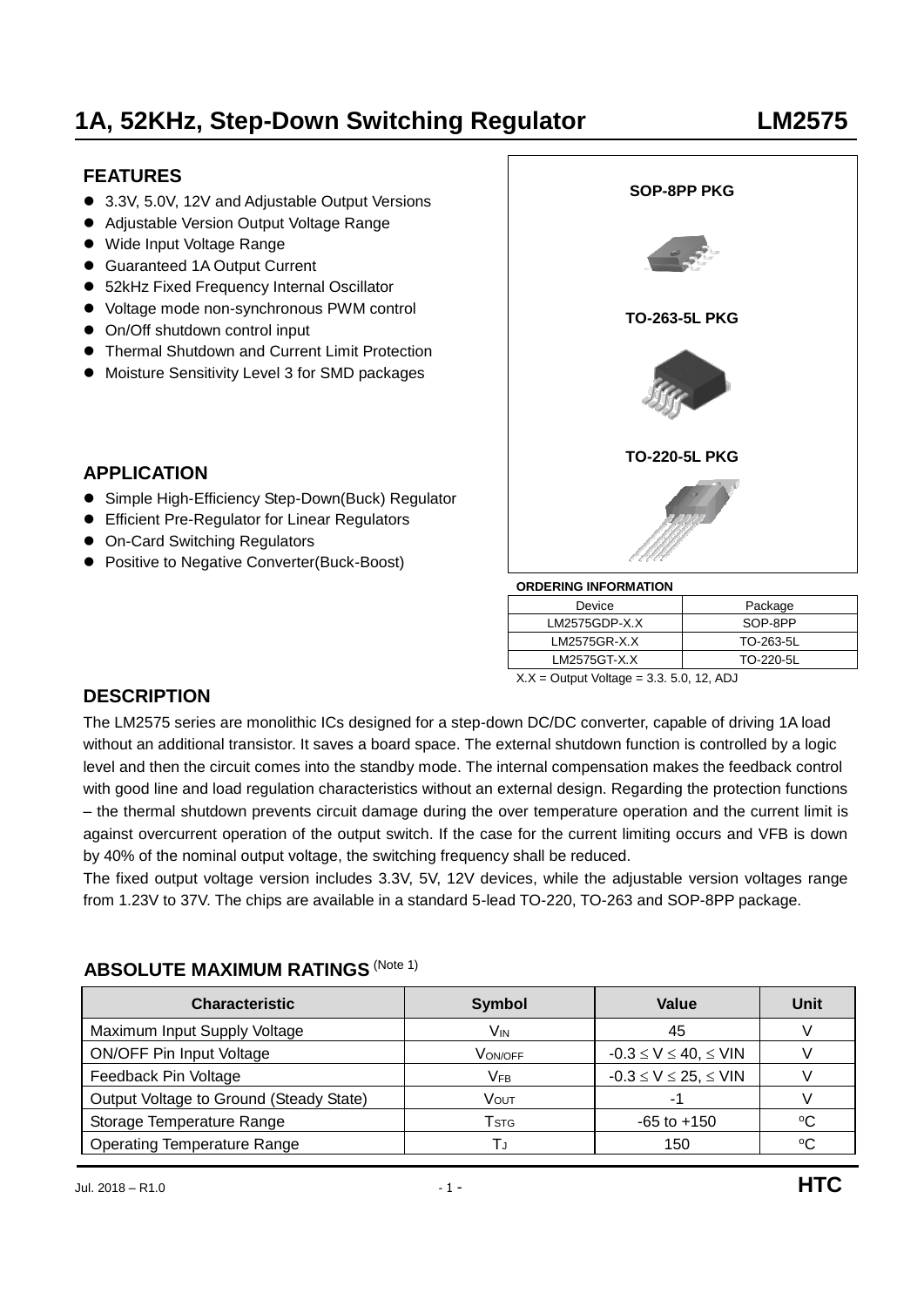## **RECOMMENDED OPERATING CONDITIONS**

| <b>CHARACTERISTIC</b> | <b>SYMBOL</b> | MIN. | MAX. | UNIT   |
|-----------------------|---------------|------|------|--------|
| Supply Voltage        | Vın           |      | 40   |        |
| <b>Load Current</b>   | <b>ILOAD</b>  |      |      |        |
| Junction Temperature  |               | -40  | 125  | $\sim$ |

#### **ORDERING INFORMATION**

| <b>VOUT</b> | Package   | Order No.     | <b>Description</b>            | <b>Status</b> |
|-------------|-----------|---------------|-------------------------------|---------------|
| SOP-8PP     |           | LM2575GDP-ADJ | 1A, Adjustable, 52kHz, On/off | Active        |
| ADJ         | TO-263-5L | LM2575GR-ADJ  | 1A, Adjustable, 52kHz, On/off | Active        |
|             | TO-220-5L | LM2575GT-ADJ  | 1A, Adjustable, 52kHz, On/off | Active        |
|             | SOP-8PP   | LM2575GDP-3.3 | 1A, Fixed, 52kHz, On/off      | Contact Us    |
| 3.3V        | TO-263-5L | LM2575GR-3.3  | 1A, Fixed, 52kHz, On/off      | Contact Us    |
|             | TO-220-5L | LM2575GT-3.3  | 1A, Fixed, 52kHz, On/off      | Contact Us    |
|             | SOP-8PP   | LM2575GDP-5.0 | 1A, Fixed, 52kHz, On/off      | Contact Us    |
| 5.0V        | TO-263-5L | LM2575GR-5.0  | 1A, Fixed, 52kHz, On/off      | Active        |
|             | TO-220-5L | LM2575GT-5.0  | 1A, Fixed, 52kHz, On/off      | Active        |
|             | SOP-8PP   | LM2575GDP-12  | 1A, Fixed, 52kHz, On/off      | Contact Us    |
| 12V         | TO-263-5L | LM2575GR-12   | 1A, Fixed, 52kHz, On/off      | Contact Us    |
|             | TO-220-5L | LM2575GT-12   | 1A, Fixed, 52kHz, On/off      | Contact Us    |

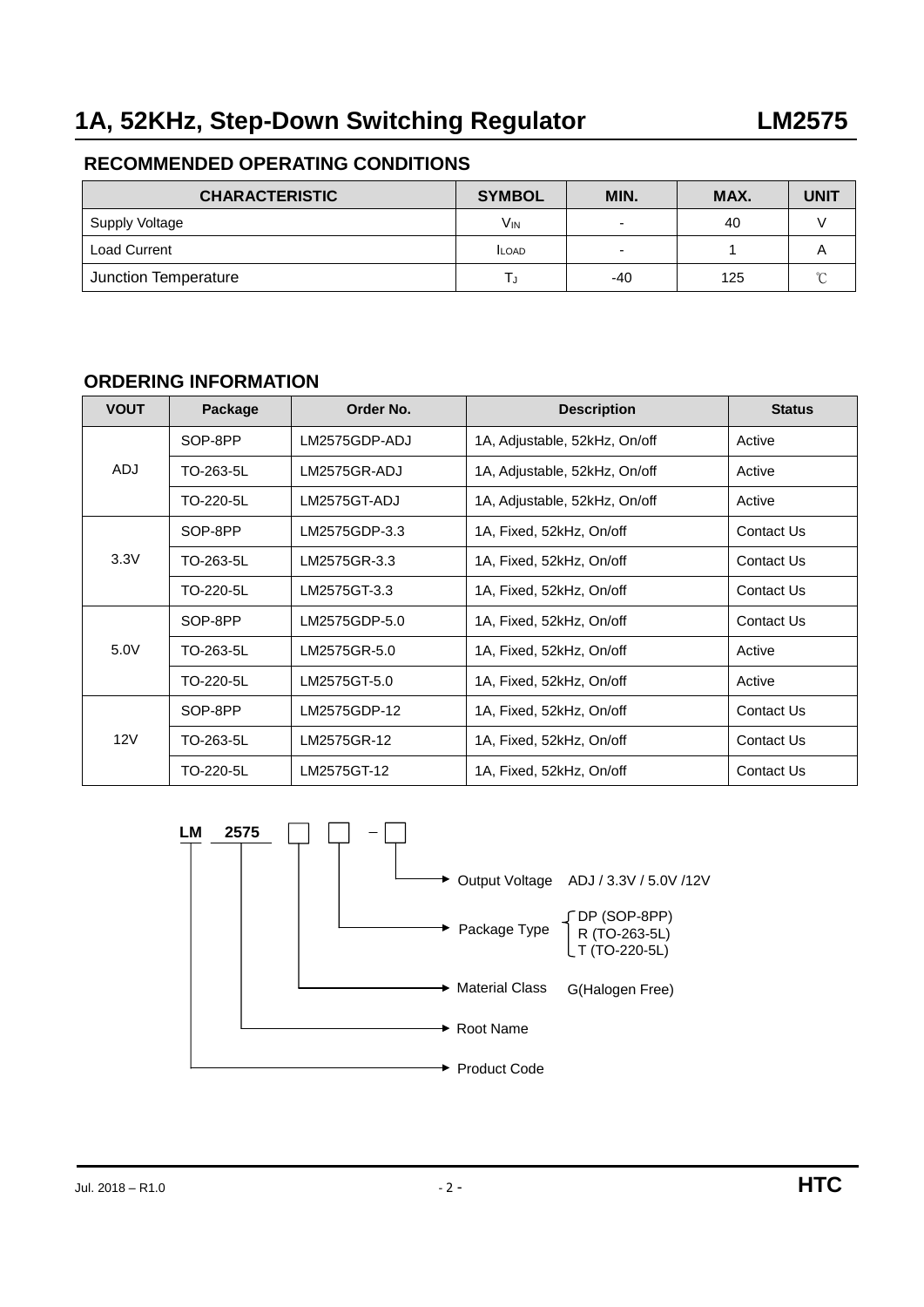## **PIN CONFIGURATION**



| <b>PIN DESCRIPTION</b> |                |                 |                                                                                                                                                                                                                                                                                                                                                                                                                                                             |  |  |
|------------------------|----------------|-----------------|-------------------------------------------------------------------------------------------------------------------------------------------------------------------------------------------------------------------------------------------------------------------------------------------------------------------------------------------------------------------------------------------------------------------------------------------------------------|--|--|
| Package                |                |                 |                                                                                                                                                                                                                                                                                                                                                                                                                                                             |  |  |
| TO-263-5L              | SOP-8PP        | Symbol          | <b>Description</b>                                                                                                                                                                                                                                                                                                                                                                                                                                          |  |  |
| TO-220-5L              |                |                 |                                                                                                                                                                                                                                                                                                                                                                                                                                                             |  |  |
| 1                      | 1              | <b>VIN</b>      | This pin is the positive input supply for the LM2575 step-down<br>switching regulator.<br>In order to minimize voltage transients and to supply the switching<br>currents needed by the regulator, a suitable input bypass capacitor<br>must be present.                                                                                                                                                                                                    |  |  |
| $\overline{2}$         | $\overline{2}$ | <b>VOUT</b>     | This is the emitter of the internal switch. The saturation voltage<br>VSAT of this output switch is typically 1.2V. It should be kept in<br>mind that the PCB area connected to this pin should be kept to a<br>minimum in order to minimize coupling to sensitive circuitry.                                                                                                                                                                               |  |  |
| 3                      | 5, 6, 7, 8     | <b>GND</b>      | Circuit ground pin. See the information about the printed circuit<br>board layout.                                                                                                                                                                                                                                                                                                                                                                          |  |  |
| 4                      | 3              | <b>FEEDBACK</b> | This pin senses regulated output voltage to complete the feedback<br>loop. The signal is divided by the internal resistor divider network<br>R1, R2 and applied to the non-inverting input of the internal error<br>amplifier. In the adjustable version of the LM2575 switching<br>regulator this pin is the direct input of the error amplifier and the<br>resistor network R1, R2 is connected externally to allow<br>programming of the output voltage. |  |  |
| 5                      | 4              | ON/OFF          | It allows the switching regulator circuit to be shutdown using logic<br>level signals, thus dropping the total input supply current to<br>approximately 100uA.                                                                                                                                                                                                                                                                                              |  |  |

\* Exposed Pad of SOP-8PP package should be externally connected to GND.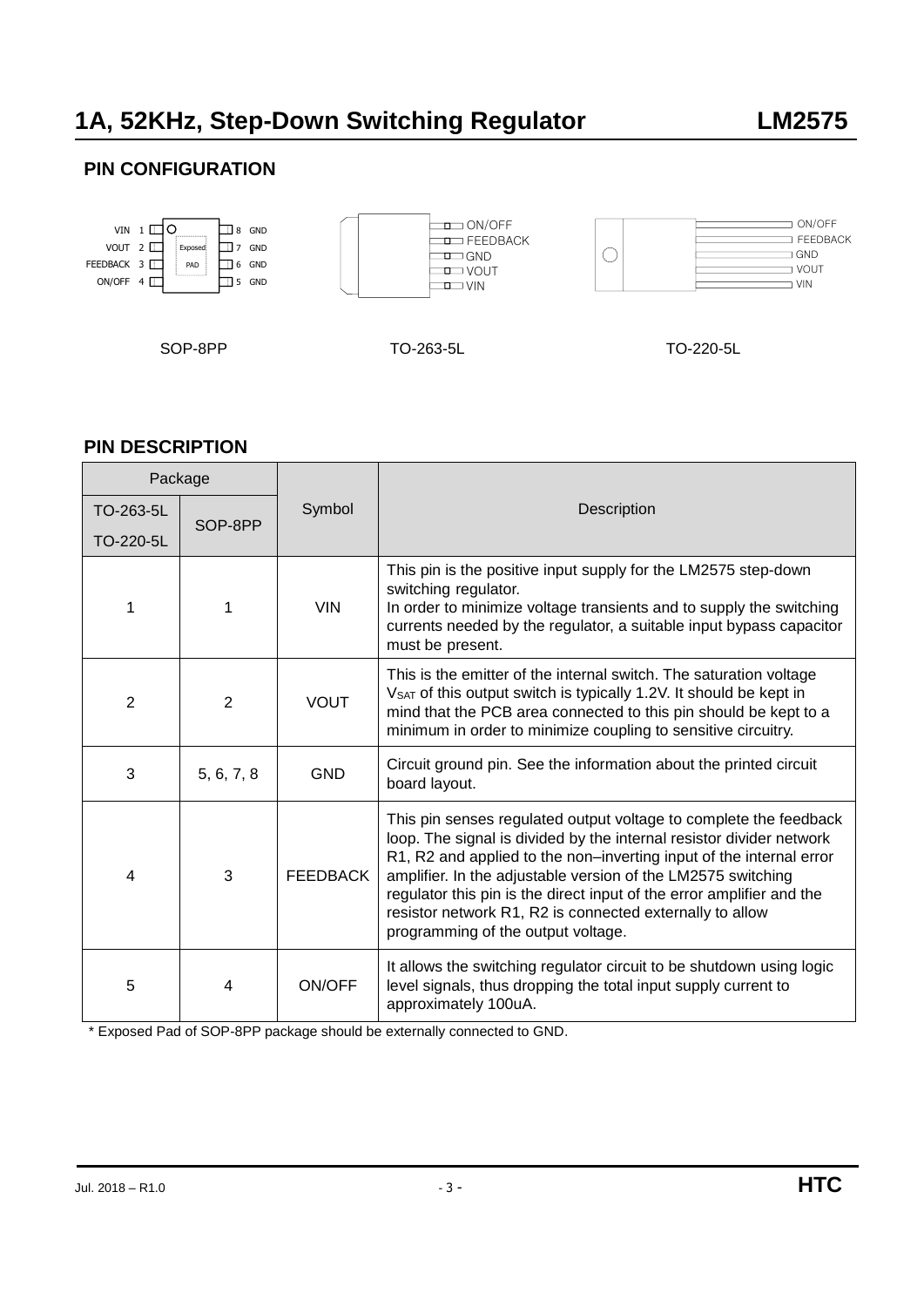## **BLOCK DIAGRAM**



## **TYPICAL APPLICATION**

- Fixed Output Voltage Version



- Adjustable Output Voltage Version

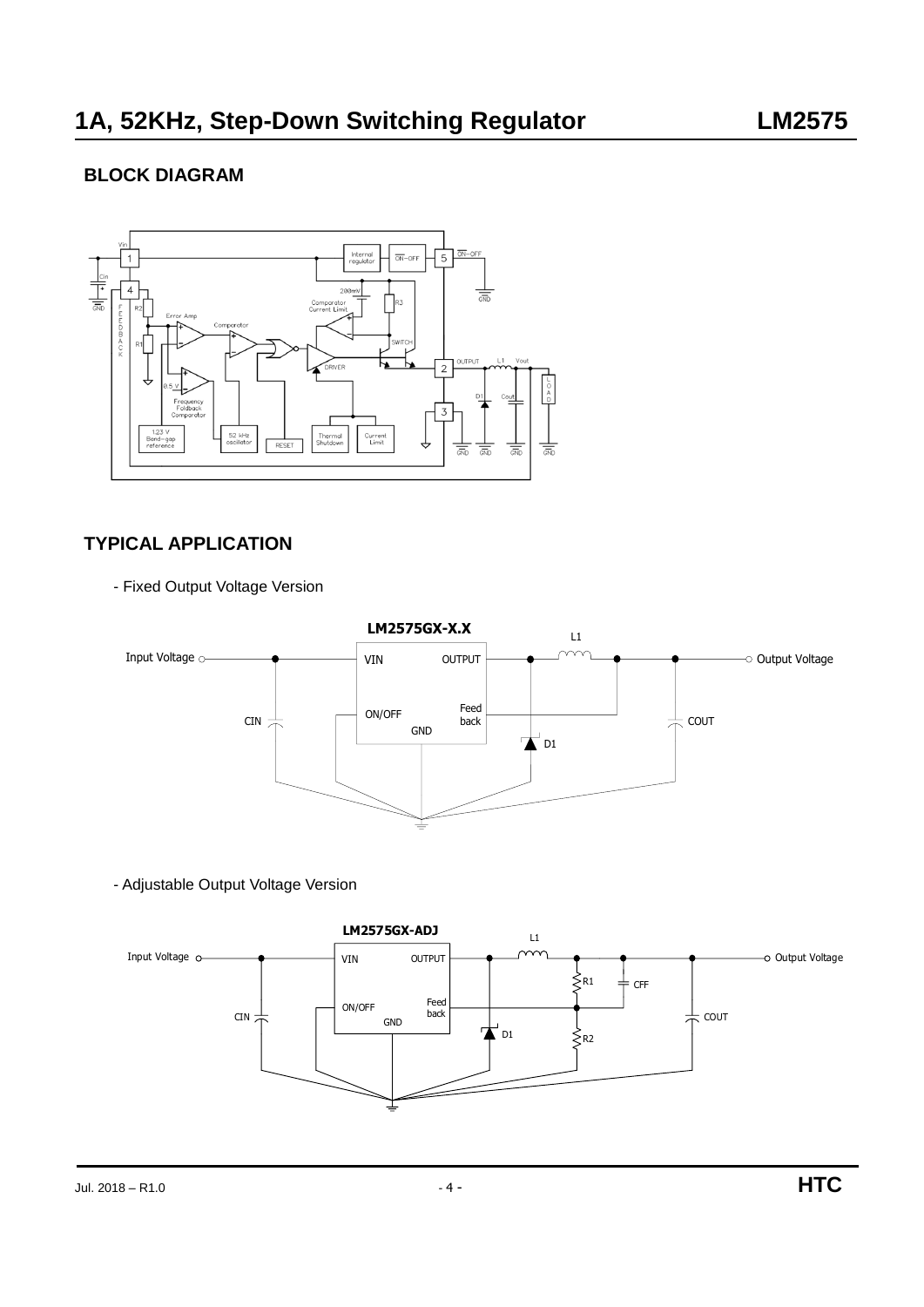## **ELECTRICAL CHARACTERISTICS**

Specification with standard type face are for T<sub>J</sub>=25℃, and those with **boldface type** apply over full Operating **Temperature Range**. Unless specified otherwise, V<sub>IN</sub>=12V for the 3.3V, 5V, and Adjustable versions and V<sub>IN</sub>=18V for the 12V version. I<sub>LOAD</sub>=0.2A

| <b>Characteristic</b>                       | <b>Symbol</b>           | <b>Test Condition</b>                      |                                                        | Min.     | Typ.     | Max.     | <b>Unit</b> |
|---------------------------------------------|-------------------------|--------------------------------------------|--------------------------------------------------------|----------|----------|----------|-------------|
|                                             |                         |                                            |                                                        | (Note 3) | (Note 2) | (Note 3) |             |
| SYSTEM PARAMETERS (Note 4)                  |                         |                                            |                                                        |          |          |          |             |
| Efficiency                                  |                         | LM2575GX-ADJ                               | $V_{IN}$ =15V, $I_{LOAD}$ =1A                          |          | 80       |          |             |
|                                             |                         | LM2575GX-3.3                               | $V_{IN}$ =12V, $I_{LOAD}$ =1A                          |          | 75       |          | %           |
|                                             | η                       | LM2575GX-5.0                               | $V_{IN}$ =12V, $I_{LOAD}$ =1A                          |          | 77       |          |             |
|                                             |                         | LM2575GX-12                                | $V_{IN}$ =15V, $I_{LOAD}$ =1A                          |          | 85       |          |             |
|                                             |                         |                                            | $5.1V \leq V_{IN} \leq 40V$                            | 3.168    |          | 3.432    |             |
|                                             |                         | LM2575GX-3.3                               | $0.2A \leq I_{\text{LOAD}} \leq 1A$                    | 3.135    | 3.3      | 3.465    |             |
|                                             |                         | LM2575GX-5.0                               | $7V \leq V_{IN} \leq 40V$                              | 4.800    | 5.0      | 5.200    | V           |
| Output Voltage                              | <b>VOUT</b>             |                                            | $0.2A \leq I_{\text{LOAD}} \leq 1A$                    | 4.750    |          | 5.250    |             |
|                                             |                         | LM2575GX-12                                | $15V \leq V_{IN} \leq 40V$                             | 11.520   | 12       | 12.480   |             |
|                                             |                         |                                            | $0.2A \leq I_{\text{LOAD}} \leq 1A$                    | 11.400   |          | 12.600   |             |
| Feedback Voltage                            | $V_{FB}$                | LM2575GX-ADJ                               | $7V \leq V_{IN} \leq 40V$                              | 1.193    | 1.23     | 1.267    | $\vee$      |
|                                             |                         |                                            | $0.2A \leq I_{\text{LOAD}} \leq 1A$                    | 1.180    |          | 1.280    |             |
| <b>DEVICE PARAMETERS</b>                    |                         |                                            |                                                        |          |          |          |             |
| <b>Feedback Bias Current</b>                | $I_{FB}$                | Adjustable Version Only, VFB=1.3V          |                                                        |          | 10       | 50       | nA          |
|                                             |                         |                                            |                                                        |          |          | 100      |             |
| <b>Oscillator Frequency</b>                 | F <sub>osc</sub>        | (Note 5)                                   |                                                        | 47       | 52       | 58       | kHz         |
|                                             |                         |                                            |                                                        | 42       |          | 63       |             |
|                                             |                         | $IOUT=1A$ , (Note 6, 7)                    |                                                        |          | 1.2      | 1.4      | $\vee$      |
| <b>Saturation Voltage</b>                   | $V_{\text{SAT}}$        |                                            |                                                        |          | 1.3      | 1.5      |             |
| Max. Duty Cycle (ON)                        |                         | (Note 7)                                   |                                                        |          | 100      |          |             |
| Min. Duty Cycle (OFF)                       | DC                      | (Note 8)                                   |                                                        |          | 0        |          | %           |
| <b>Current Limit</b>                        | $I_{CL}$                | Peak Current (Note 6, 7)                   |                                                        |          | 3.2      |          | Α           |
| Output                                      |                         |                                            | $V_{OUT} = 0V$ (Note 6, 8)<br>$V_{OUT} = -1V$ (Note 9) |          |          | $-1$     | mA          |
| Leakage Current                             | IL.                     |                                            |                                                        |          |          | $-30$    | mA          |
| Quiescent Current                           | $\mathsf{I}_\mathsf{Q}$ | (Note 8)                                   |                                                        |          | 5        | 8        | mA          |
|                                             |                         |                                            |                                                        |          | 100      | 200      |             |
| Shutdown Current                            | <b>I</b> SHUTDOWN       | VON/OFF=5V(OFF) (Note 9)                   |                                                        |          |          | 250      | μA          |
| <b>ON/OFF Control</b>                       |                         |                                            |                                                        |          |          |          |             |
| ON/OFF Pin Logic Input<br>Threshold voltage | V <sub>IH</sub>         | Low (Regulator ON)<br>High (Regulator OFF) |                                                        |          |          | 0.6      | $\vee$      |
|                                             | $V_{IL}$                |                                            |                                                        | 2.0      |          |          |             |
| ON/OFF Pin Logic Input                      | Iн                      | V <sub>ON/OFF</sub> =2.5V (regulator OFF)  |                                                        |          | $-0.1$   | 5        | uA          |
| current                                     | IL.                     | V <sub>ON/OFF</sub> =0.5V (regulator ON)   |                                                        | 0.01     | $-1$     |          |             |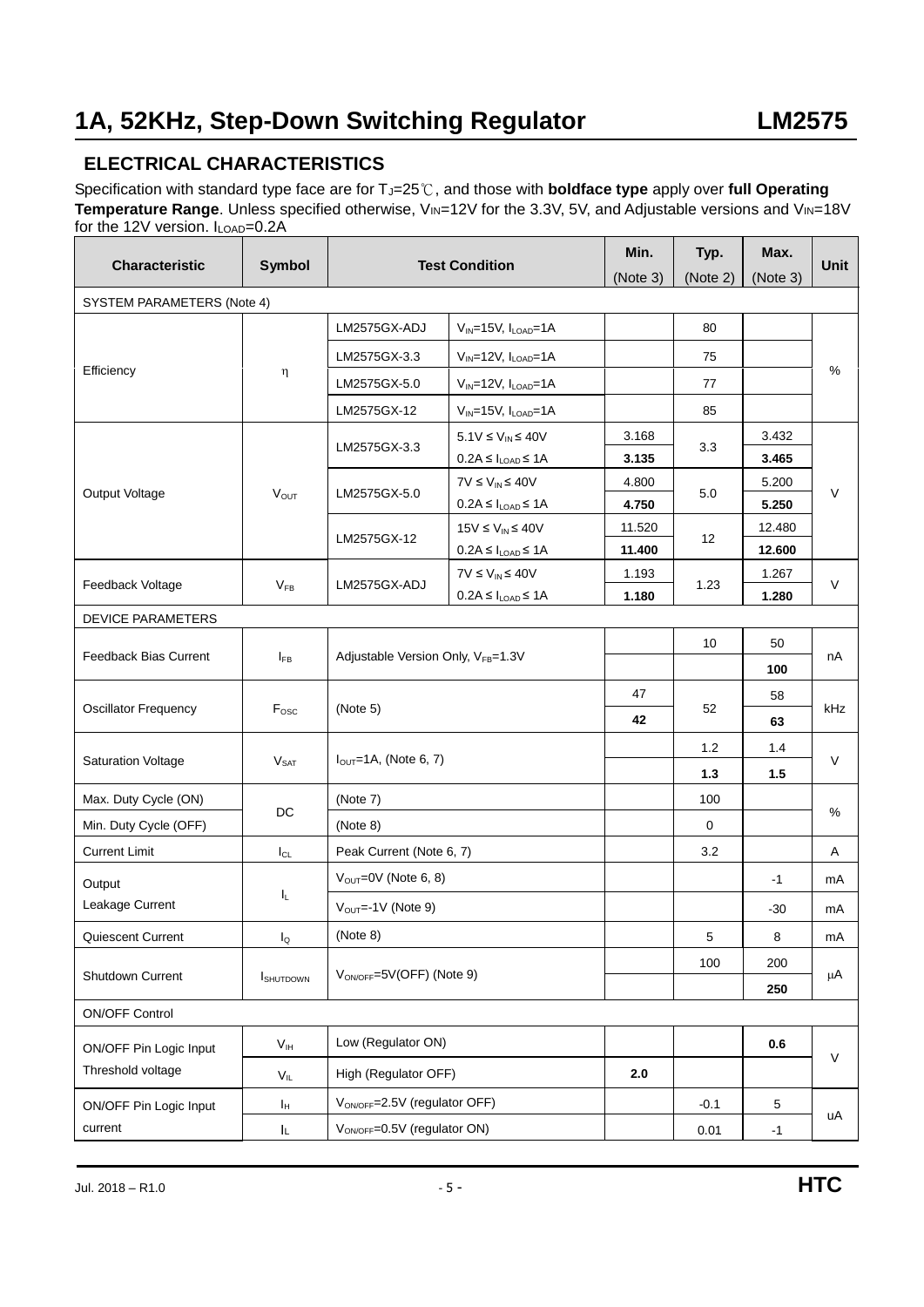- **Note 1.** Absolute Maximum Rating indicate limits beyond which damage to the device may occur. Operating Ratings indicate condition for which the device is intended to be functional, but do not guarantee specific performance limits. For guaranteed specifications and test conditions, see the Electrical Characteristics.
- **Note 2:** Typical numbers are at 25℃ and represent the most likely norm.
- **Note 3:** All limits guaranteed at room temperature (standard type face) and at temperature extremes (**bold type face).**
- **Note 4:** External components such as the schottky diode, inductor, input and output capacitors, and voltage programming resistors can affect switching regulator system performance. When the LM2575 is used as shown in the typical circuit, system performance will be as shown in system parameters section of Electrical Characteristics.
- **Note 5:** The switching frequency is reduced when the second stage current limit is activated. The amount of reduction is determined by the severity of current over-load.
- **Note 6:** No diode, inductor or capacitor connected to output pin.
- **Note 7:** Feedback pin removed from output and connected to 0V to force the output transistor switch ON.
- **Note 8:** Feedback pin removed from output and connected to 12V for the 3.3V, 5V, and the ADJ version, and 15V for the 12V version, to force the output transistor switch OFF.
- **Note 9:** VIN=40V.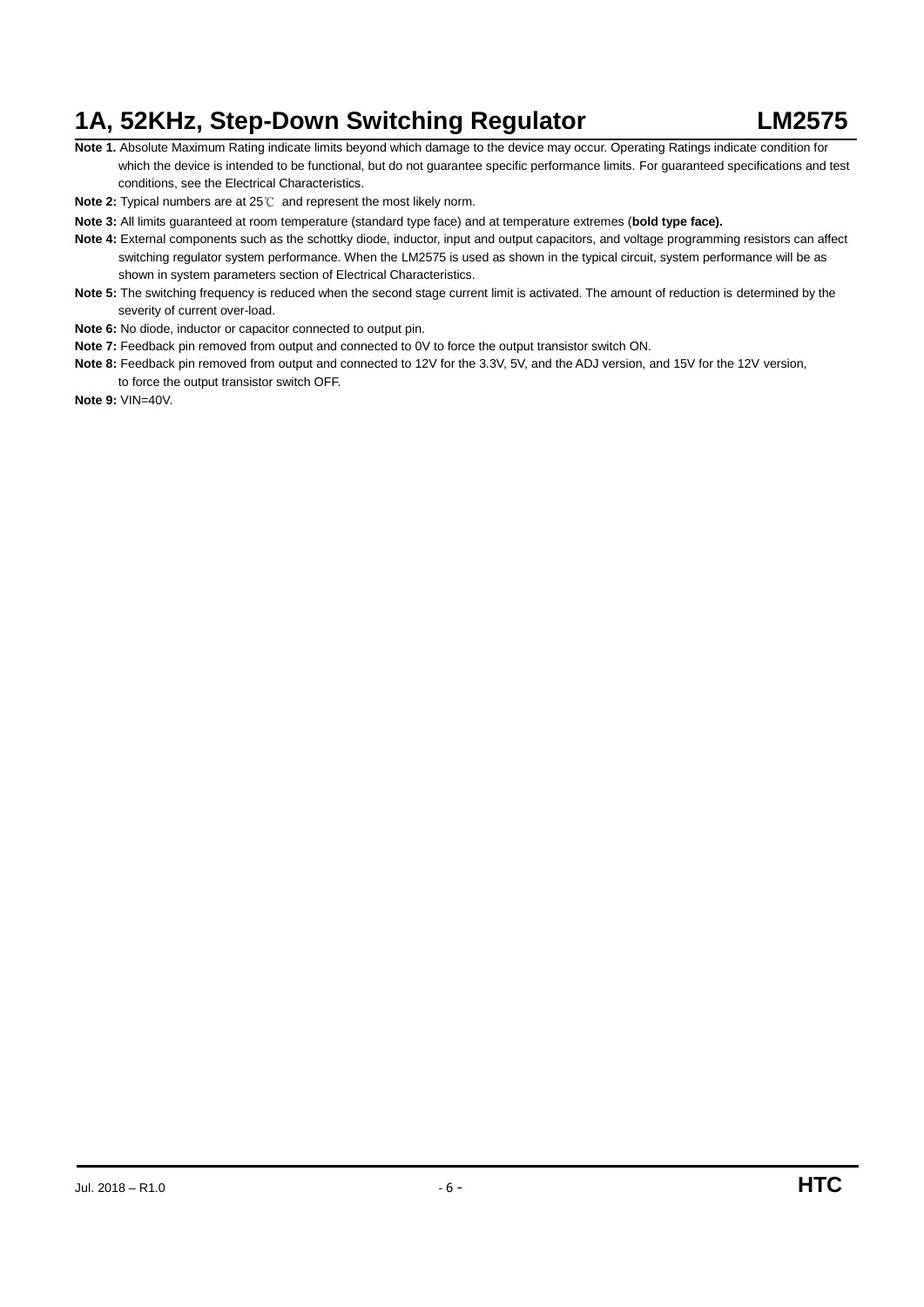# **TYPICAL OPERATING CHARACTERISTIC**

**T.B.D.**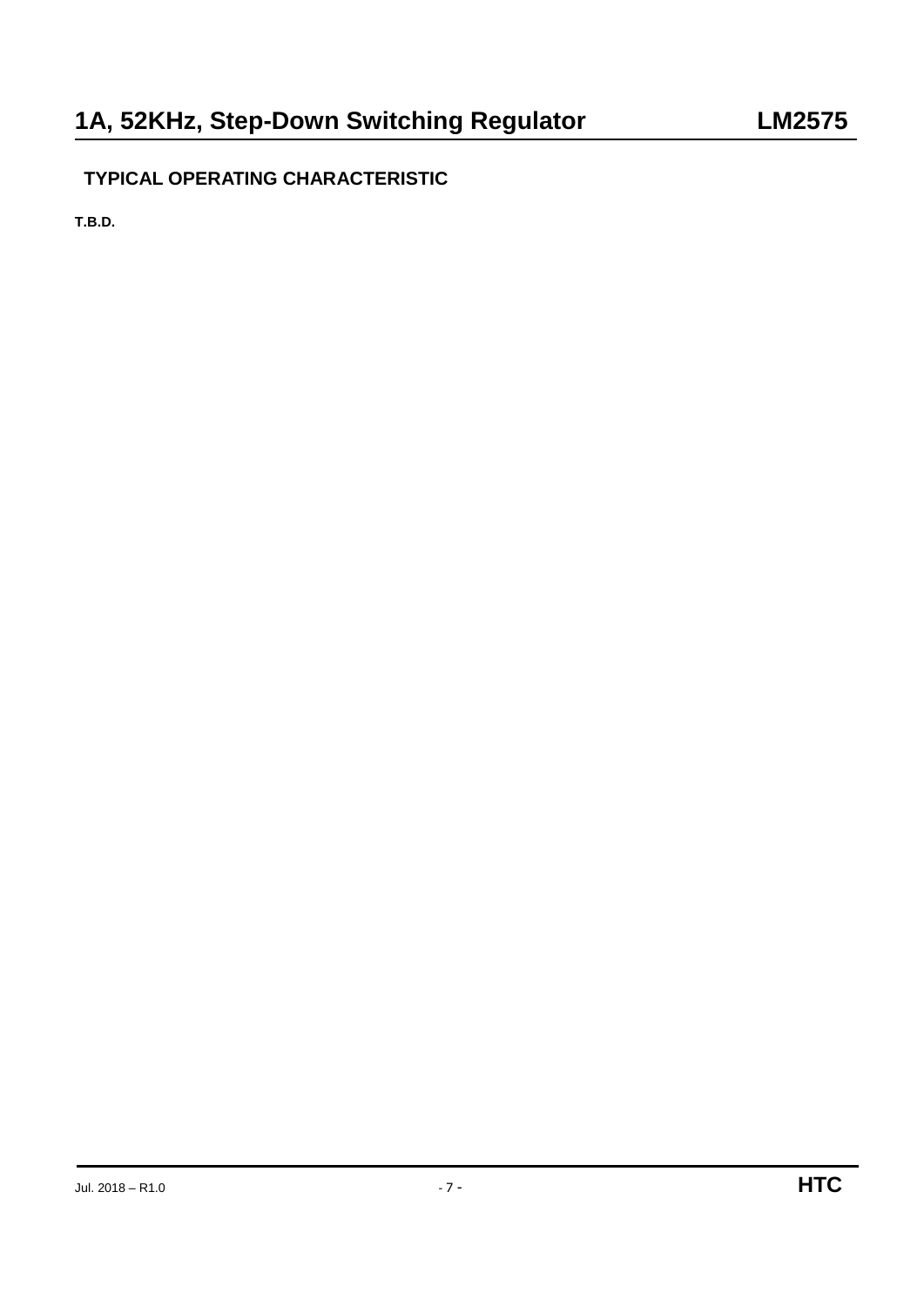## **APPLICATION INFORMATION**

#### **- TYPICAL APPLICATION**

As in any switching regulator, layout is very important. Rapidly switching currents associated with wiring inductance generate voltage transients which can cause problems. For minimal inductance and ground loops, the length of the wires should be kept as short as possible. Single-point grounding or ground plane construction should be used for best results. Keep the feedback wiring away from the inductor flux.



- Fixed Output Voltage Version (VOUT=5V)







\* 
$$
V_{\text{OUT}} = V_{\text{FB}}(1 + \frac{R1}{R2})
$$
, Where V<sub>FB</sub>=1.23V, R2 Between 1K and 5K, CFF=1nF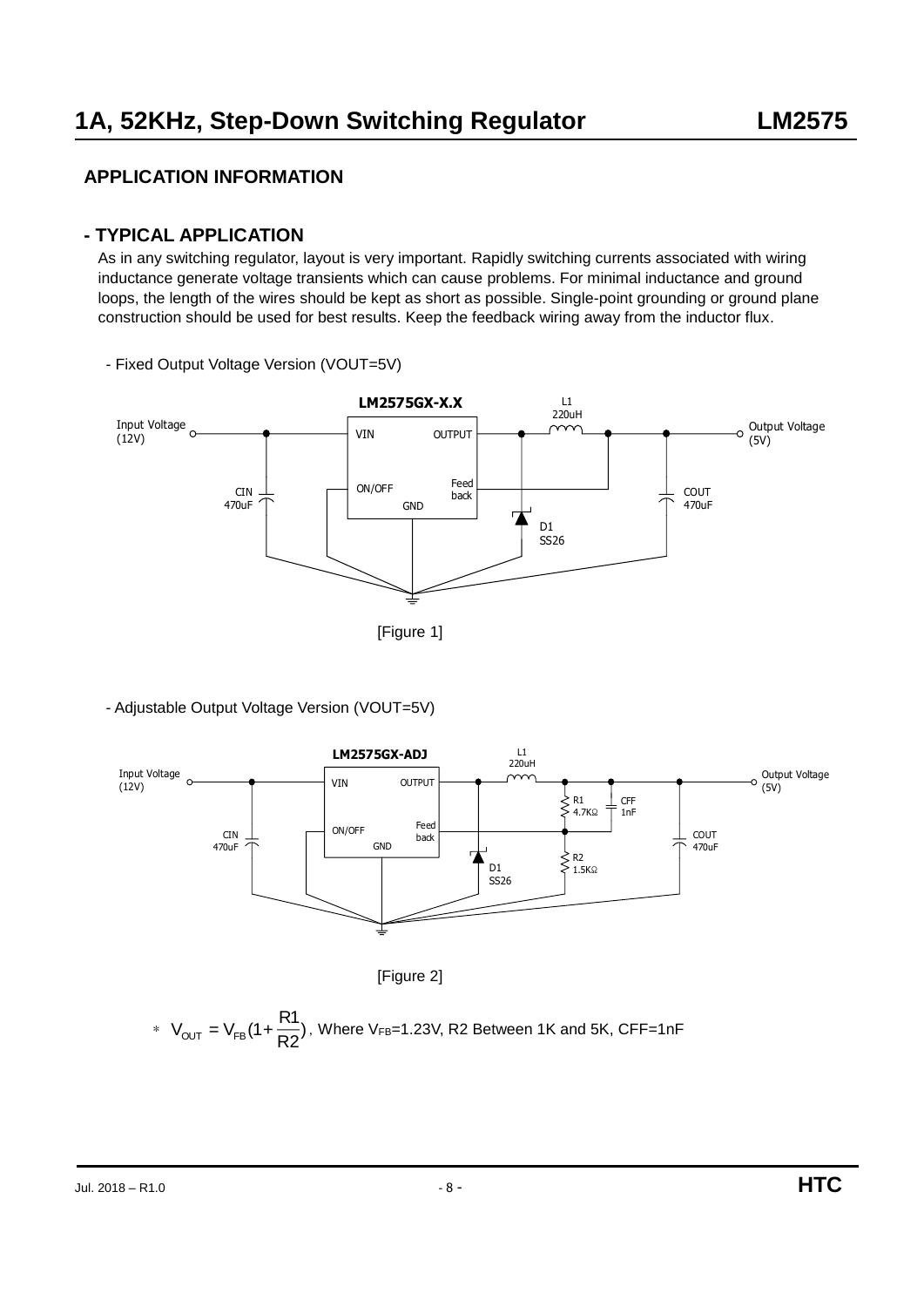## **- PCB Layout**

Proper layout of the switching power supplies is very important, and sometimes critical for proper function: poor layout design can result in poor line or load regulation and stability issues. Place the high-current paths (GND, IN and SW) very close to the device with short, direct, and wide traces. Place the input capacitor as close as possible to the IN and GND pins. Place the external feedback resistors next to the FB pin. Keep the switching node SW short and away from the feedback network. The circuit of below PCB layout is shown in Figure.



- Top Layout **- Bottom Layout**